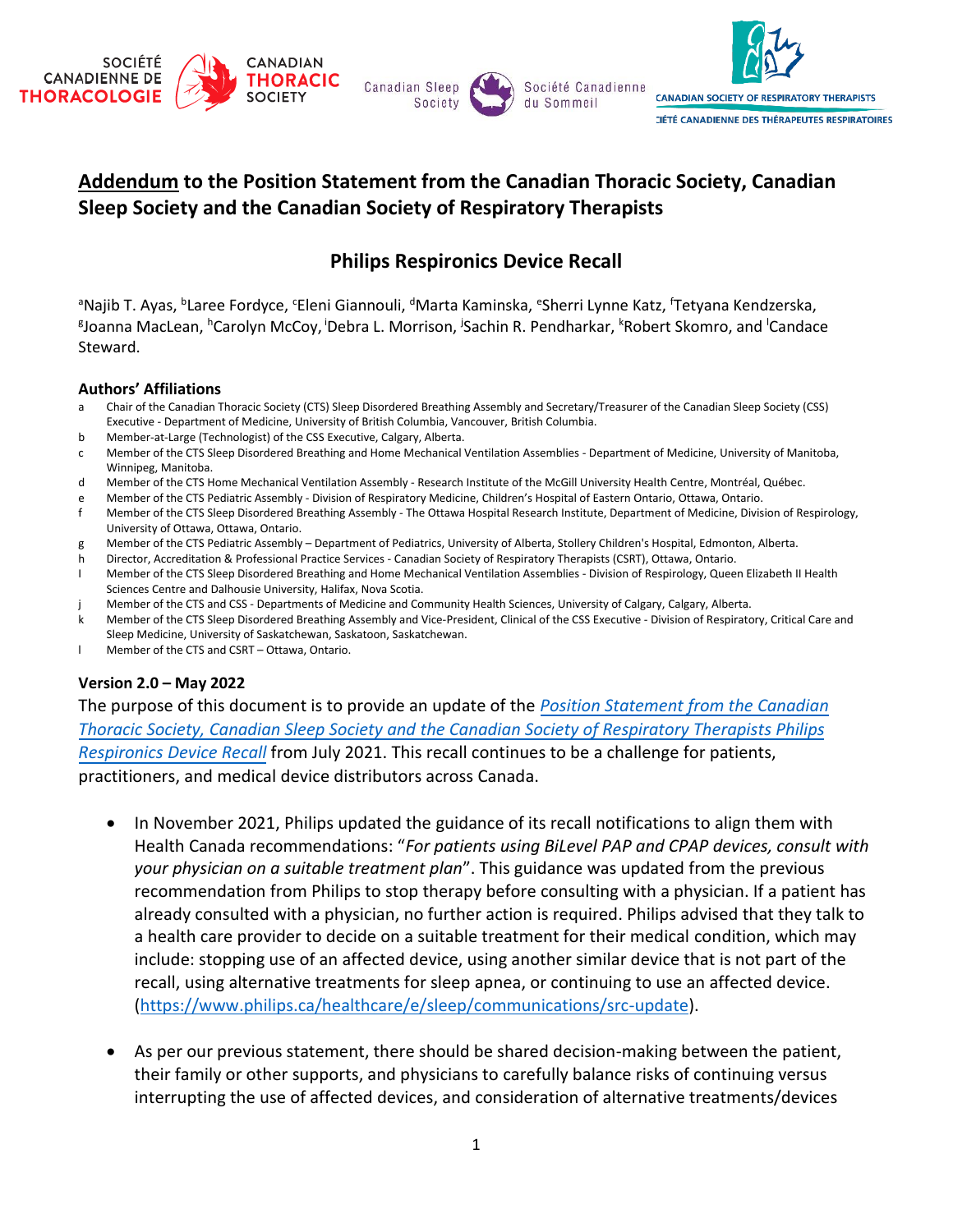available. The decision to continue prolonged use of a recalled device needs to be individualized and documented in the medical record.

- In December 2021, Philips provided an *update* on the test and research program in connection with the first generation DreamStation devices:
	- $\circ$  In terms of particulate matter, the majority were  $>8$  µm, and unlikely to penetrate the deep lung tissue; smaller particulates (<1-3 μm) are capable of diffusing into deep lung tissue and deposit into the alveoli. During testing performed by an outside laboratory on lab degraded foam, smallest particulate size was 2.69 μm.
	- o In terms of volatile organic compounds (VOC), "Review by Philips and an outside medical panel determined that exposure to the level of VOCs identified for the first-generation DreamStation devices is not typically anticipated to result in long-term health consequences. The update on these findings is intended to inform health care providers of the most recent data, but the overall guidance for physicians and patients in the recall notification remains unchanged at this time."
	- o These results may not be applicable to other devices affected by the recall, nor to devices that were also exposed to ozone or other non-authorized cleaning methods.
	- o More toxicological information may be available later this year.
- Based upon discussions with Philips, as of February 2022, approximately 670,000 registered devices have been affected in Canada (approximately 440,000 are CPAP/auto machines). Approximately 200,000 are active patients, as indicated by the patient registering their machine on the website.
- **Of note, both the medical device distributor and the patient need to register for the recall; patients should be advised to register their machines on the website or by phone with Philips (1-877-907-7508) to ensure that the company knows the devices are active**. Individual patients who register their devices with Philips also need to make sure their device is registered with a medical device distributor. All replacement devices will be distributed by Philips to medical device distributors, who will be responsible for making the exchange. Individuals who purchased recalled devices second hand or from an online store are also entitled to a replacement provided they register it with Philips personally AND have it registered by a distributor.
- Philips is tracking adverse events associated with recalled devices. Patients who have had an adverse event should be advised to report them via the Philips toll-free recall support line: 1-877- 907-7508.
- Philips is forecasting that the majority of active devices should be replaced by October-December of this year (see [https://www.philips.com/a-](https://www.philips.com/a-w/about/news/archive/corpcomms/news/press/2022/philips-fourth-quarter-results-2021.html)